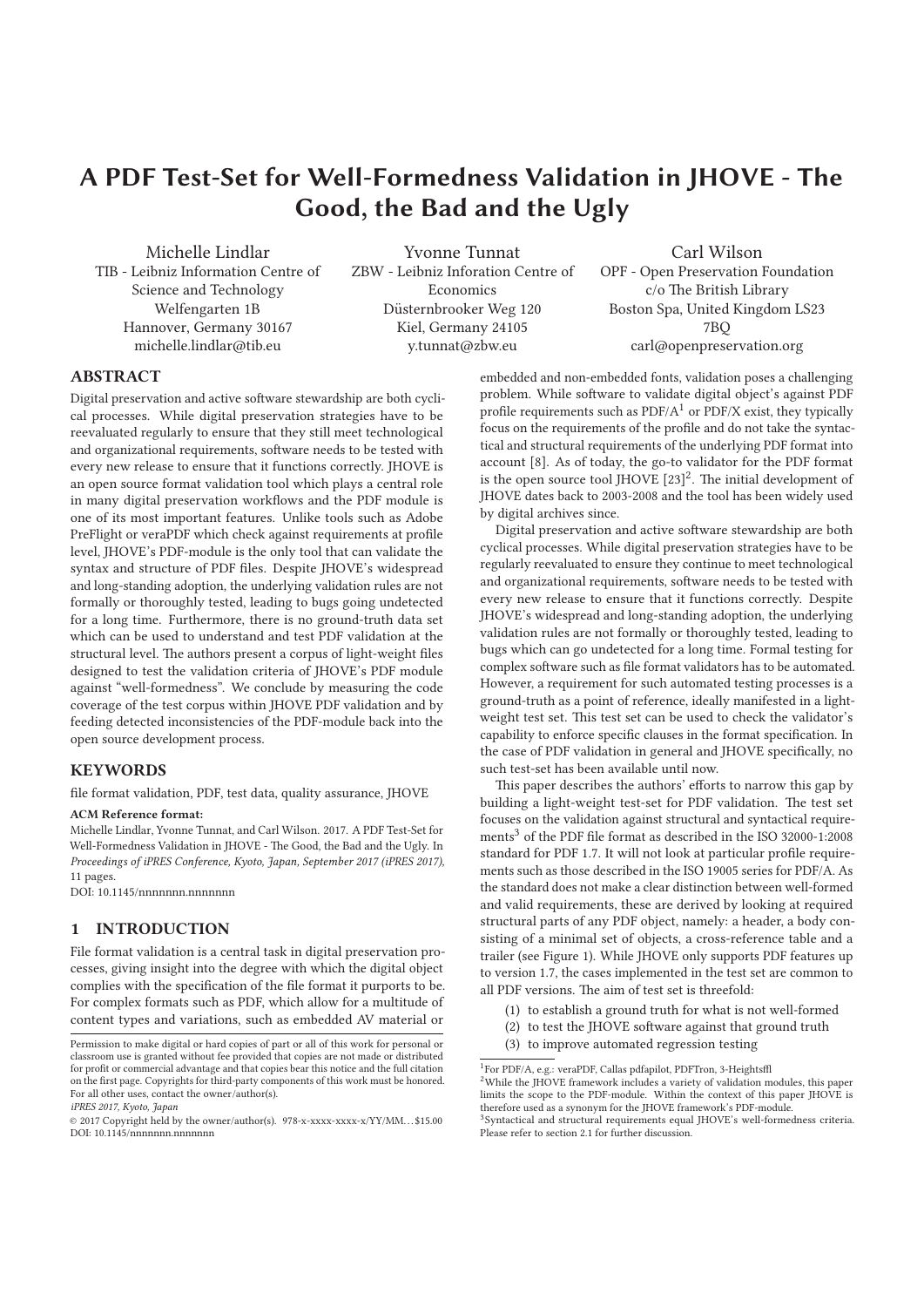Section 2 of this paper will introduce the concept of file format validation and give insight into the development of JHOVE in general and the PDF module in particular to provide a contextual framework for the test set work. Section 3 will introduce the methodology used for the construction of the test set as well as for measuring and describing the automated regression testing gap. Section 4 describes the test set itself and the results of running the JHOVE PDF-module4 across the test set. To introduce a second point of reference, each test file is also rendered using a suitable application<sup>5</sup>. While the ability to render a file correctly does not guarantee that it is well-formed, incorrectly displayed content or the failure to render often indicates that the file is not well-formed. Section 5 discusses the impact of the test set as a ground-truth and as an improving factor in current JHOVE code as well as in existing automated regression processes. We conclude with section 6, highlighting possibilities for further work building on the test set described in this paper.



**Figure 1: Basic PDF structure**

## **2 BACKGROUND AND RELATED WORK**

File format validation is a challenging task. Section 2.1 describes the motivation behind and general approach to file format validation, sections 2.2 and 2.4 illustrate how this challenge was met in the development of the JHOVE framework and the PDF-module, respectively. As aforementioned, very few efforts have been undertaken to validate against standard requirements of PDF at a structural and syntactical level, a recent exception being Caradoc [8]. Written in OCaml and first introduced in 2016, Caradoc is still in its beta stage<sup>6</sup>. As opposed to JHOVE, which skips over unsupported structures thus considering them valid by default, Caradoc sets out to take a whitelist approach, considering unknown features as suspicious by default and flagging them as invalid. While this is a thorough approach, the current implementation of Caradoc only serves as a proof-of-concept, containing rules for a very limited number of PDF features. Due to this, the vast majority of "real-life" PDFs currently fail validation with Caradoc.

Hence, the digital preservation community largely relies on JHOVE for validation - despite known bugs<sup>7</sup>. The adoption of and ongoing work on JHOVE will be introduced in section 2.3, further motivating the relevance of and urgent need for thorough regression testing and ground-truth data.

#### **2.1 File Format Validation**

File format validation is the process of checking an object's conformance to syntactic and semantic rules of the format it purports to be. As such, it is closely related to file format identification. While most pattern based identification tools such as DROID or file rely on short signatures such as magic numbers, full identification requires an analysis of the entire bit-stream and a comparison to the structure and semantics prescribed by the file format's specification [1]. To illustrate, consider the following minimal PDF code of the file minimal\_test.pdf:

%PDF-1.4

%%EOF

Minimal test.pdf is identified as PDF 1.4 by standard file format identification tools $8$ . JHOVE, however, recognizes that the object is Not well-formed, indicating problems at the basic structural level of the file format level which the object purports to be. Ideally, the normative syntactic and semantic rules used to check the validity of an object are taken from the file format's authoritative specification. However, in many cases a specification may not exist or may not be publicly available. Format specifications not written within an official standardization context present another problem. These are often ambiguous and therefore open to interpretation [2]. Ambiguities in the PDF specifications published by Adobe have lead to a rather broad interpretation of the file formats syntactical and semantic makeup. This, in return, has lead to PDF rendering software being forgiving towards many violations, resulting in files which are strictly speaking invalid but are still renderable and usable [2].

Format validation is usually broken down into two conformance levels - determining whether an object is well-formed and valid. The W3C Extensible Markup Language Standard [31], for example, clearly defines the constraints of a well-formed XML object. In short, a well-formed XML document must contain exactly one root element, consist of one or more correctly nested and delimited elements and follow the regulations specified for entities. While wellformed XML objects comply with the XML specification, valid XML objects comply with an XML schema. In short, well-formedness addresses the syntactic correctness while validity describes the semantic correctness of an object's conformity to the file format it purports to be. JHOVE file format modules adhere to this two-tiered conformance checking. The validation rules implemented in the TIFF module, for example, determine a file to be well-formed if the beginning of the file is an 8 byte header followed by a sequence of Image File Directories, which in return are each composed of a 2 byte entry count and a series of 8 byte tagged entries. The module defines an object as being valid if it meets certain additional

<sup>&</sup>lt;sup>4</sup>At the point of writing the latest available version is JHOVE 1.16 framework, which wraps PDF-module v1.8

<sup>&</sup>lt;sup>5</sup>The rendering application used is Adobe Acrobat Professional 11.0.15.2

<sup>&</sup>lt;sup>6</sup>See https://github.com/ANSSI-FR/caradoc for beta 0.3 of the Caradoc tool

 ${\rm ^7E.g.},$  see comment from original JHOVE developer Gary McGath on 2014-07-10: "The PDF module has a history of bugs relating to page trees, (…). If other software doesn't complain, I'd be inclined to call this a JHOVE bug." https://sourceforge.net/p/jhove/ discussion/797887/thread/2050dc83/#c70f

<sup>8</sup>Tested with: DROID 6.2.1,Signature File V88, Siegfried 1.5.0 (both identified via signature pattern); TrID/32 v2.24 (findings: 100% PDF without PDF version output) and File for windows v5.03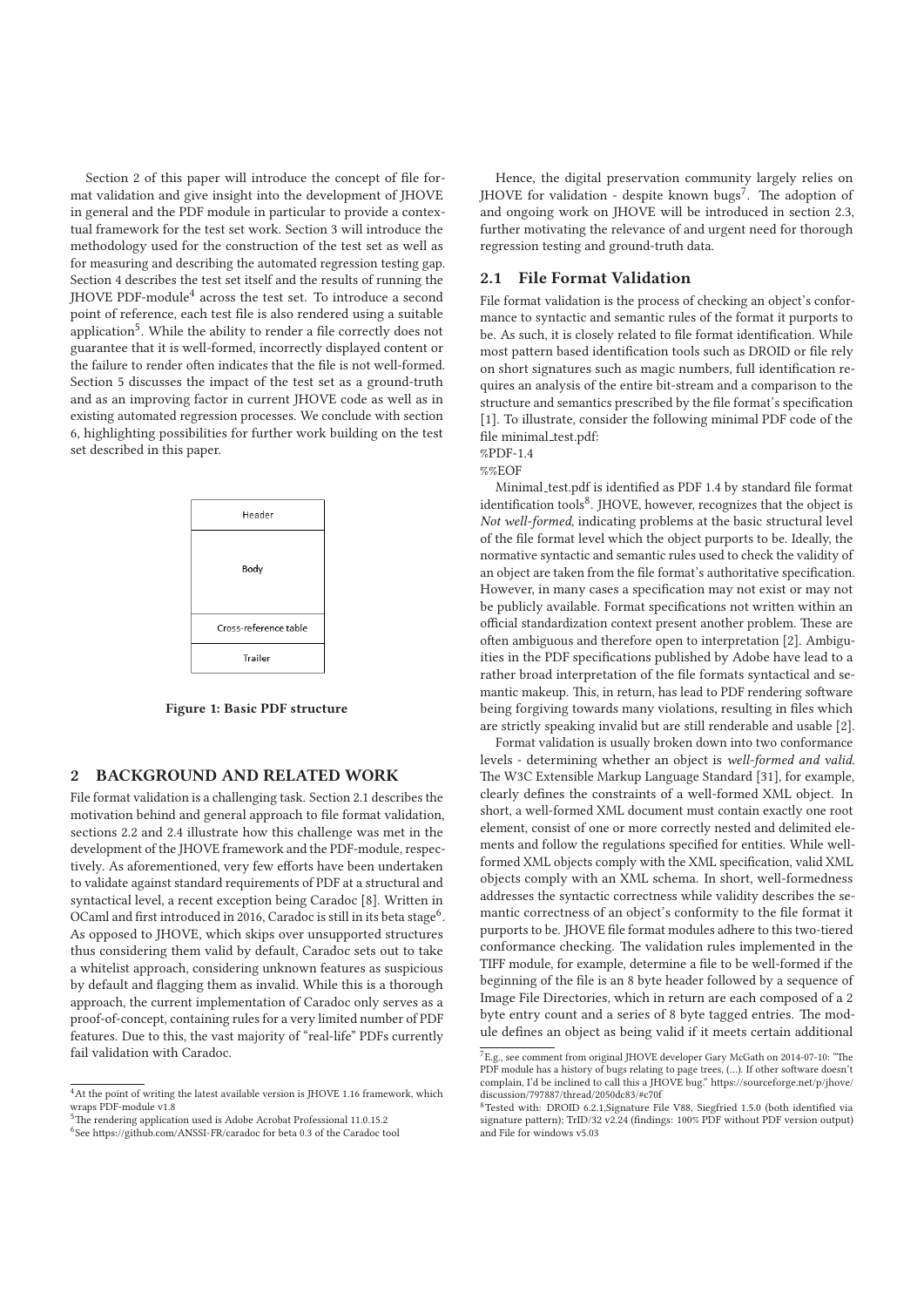semantic-level rules, such as that TileWidth (322) and TileLength (323) values are integral multiples of 16 [14]. Most format modules consider well-formedness a prerequisite of validity.<sup>9</sup>

Validation rules for the JHOVE PDF-module will be discussed further in section 2.4.

# **2.2 Brief History of JHOVE**

JHOVE is by no means a new tool to the digital preservation community. The idea of the JSTOR/Harvard Object Validation Environment dates back to 2003 [7]. Partially funded by the Andrew W. Mellon Foundation [24], initial development of the driver and API layers as well as the ASCII, UTF-8, PDF, TIFF, GIF, JPEG and XML modules took 10 months and involved 1.35 full-time equivalents (0.10 project management, 0.25 senior analyst, 1 developer)[7]. With the initial release of version 1.0 in May of 2005, work on JHOVE continued under the auspices of the JSTOR Electronic-Archiving Initiative (now Portico) and the Harvard University Library until 2008. In late 2008, the California Digital Library, Portico and Stanford University secured Library of Congress funding under the National Digital Information Infrastructure Preservation Program (NDIIPP) for a follow-up JHOVE2 project. The project, which ran for two years, was based on the observation that the original JHOVE, even though extensively used, had "revealed a number of limitations imposed by idiosyncrasies of design and implementation" [2]. JHOVE2 was conceptualized to be a complete re-factoring of the software, allowing for simplified integration, containing streamlined APIs and including modules for file formats previously not covered in JHOVE. Two major conceptual changes in the approach to file format characterization were the introduction of a more sophisticated data model. While JHOVE works under the assumption that 1 object =  $1$  file =  $1$ format, JHOVE2 allowed for complex objects, shifting the module to 1 object =  $m$  files =  $n$  objects. A second change was made by decoupling file format identification from validation. While JHOVE conducts file format identification by iteratively calling each existing module until one reports the file to be valid, JHOVE2 relied on DROID for initial file format identification. With the move towards JHOVE2, Harvard University Library's JHOVE developer Gary Mc-Gath left, asking for continued custody of the JHOVE code [19] which he facilitated through a SourceForge project. In the following seven years, McGath oversaw the release of 11 versions, including several updates to the PDF-module. In 2013 McGath moved JHOVE to GitHub, which had by then overtaken SourceForge as the code platform of choice [24]. In March of 2014, Gary McGath announced that he could no longer maintain the software by himself [18], leading to the Open Preservation Foundation (OPF) taking over JHOVE stewardship and moving the code to the OPF GitHub repository, where it remains open source under a GNU Lesser General Public License (LGPL). Since then, the OPF has offered software supporters and members the chance to steer maintenance and development activities through the JHOVE product board. With the move to the OPF GitHub repository, the versioning method has changed. Minor version numbers are used for production releases (e.g. 1.16), while odd numbers indicate development releases (e.g. 1.15). Early OPF development efforts focused on providing a more user-friendly installer (version 1.12). Version 1.14 saw the introduction of three new file format modules: WARC, gzip and PNG, and prototype regression testing tools [25], which are discussed in section 3.

## **2.3 JHOVE Adoption**

While JHOVE2 never achieved wide adoption in the community [20], [24], and development has been dormant since 2013 [6], JHOVE remains an important tool in many digital preservation workflows. In the 2015 OPF community survey JHOVE was - tied with DROID - ranked by the 132 respondents from around the globe as the most important tool in digital preservation. This is also reflected in the download numbers. Starting with a moderate 30 downloads per week in 2009, the adoption of JHOVE quickly grew reaching 300- 400 downloads per week in early 2013 [24]. Since its first release until today JHOVE remains a standard tool mentioned in stateof-the-art system descriptions and best practice reports [15],[32], [27],[9]. Despite the tool's popularity neither exhaustive documentation of the validation rules nor accompanying information to the different error messages exist. Up to today the most comprehensive documentation is still that provided by the original JSTOR/Harvard Project in 2008. To address this gap, the OPF set up the "Document Interest Group" (DIG)<sup>10</sup> in early 2015, which aims to improve JHOVE and the interpretation of the error messages for textual data modules such as the PDF-hul. A first step was the creation of wiki-based documentation of the error messages  $^{11}$ . In 2016 the OPF DIG conducted the first "JHOVE hack day" [22], leading a large community effort to catalog the error messages for the different JHOVE format modules in a systematic way. Recently, a series of validation tool benchmarks have been conducted, focusing on the identification aspect of JHOVE in juxtaposition to other tools [27] or comparing the validation output of JHOVE's wave [30], TIFF [29], [16], and JPEG [28] modules to the output of other tools that can characterise and validate the respective file format families.

#### **2.4 PDF Module**

The PDF-hul module has been frequently updated since JHOVE's 1.0 inception in 2008. With the exception of the 1.6, 1.9 and 1.11 framework releases, every JHOVE release has seen updates to the PDF module, resulting in new versions of the module. Improvements range from handling of parameters in accordance with the specification (version 1.3) to optimizations of the parser and the module's memory use (version 1.10) [25]. Changes made in the PDF-module may change the outcome of validation results for a file. As such, JHOVE's most recent 1.16 version included PDF-hul version 1.8, which fixed two major bugs in the code. These had been present from the start of development, leading to false validation errors relating to invalid page dictionary objects and improperly constructed page trees [17]. While a number of fixes have improved PDF/A validation [25], JHOVE has been proven unsuitable for PDF/A validation [10] [12]. The coverage of PDF versions hasn't changed since PDF-hul 1.0; for "plain" PDF, JHOVE support PDF 1.0-1.6. While PDF is backwards compatible, features introduced in

<sup>&</sup>lt;sup>9</sup>While this statement holds true to the original HUL modules as documented on the Sourceforge site [21], information about requirements for well-formedness and validity for the following non-hul modules are unfortunately lacking: ZIP, MP3, WARC, PNG [26] [25]

<sup>10</sup>http://wiki.opf-labs.org/display/Documents/Home.

<sup>11</sup>http://wiki.opf-labs.org/display/Documents/JHOVE+issues+and+error+messages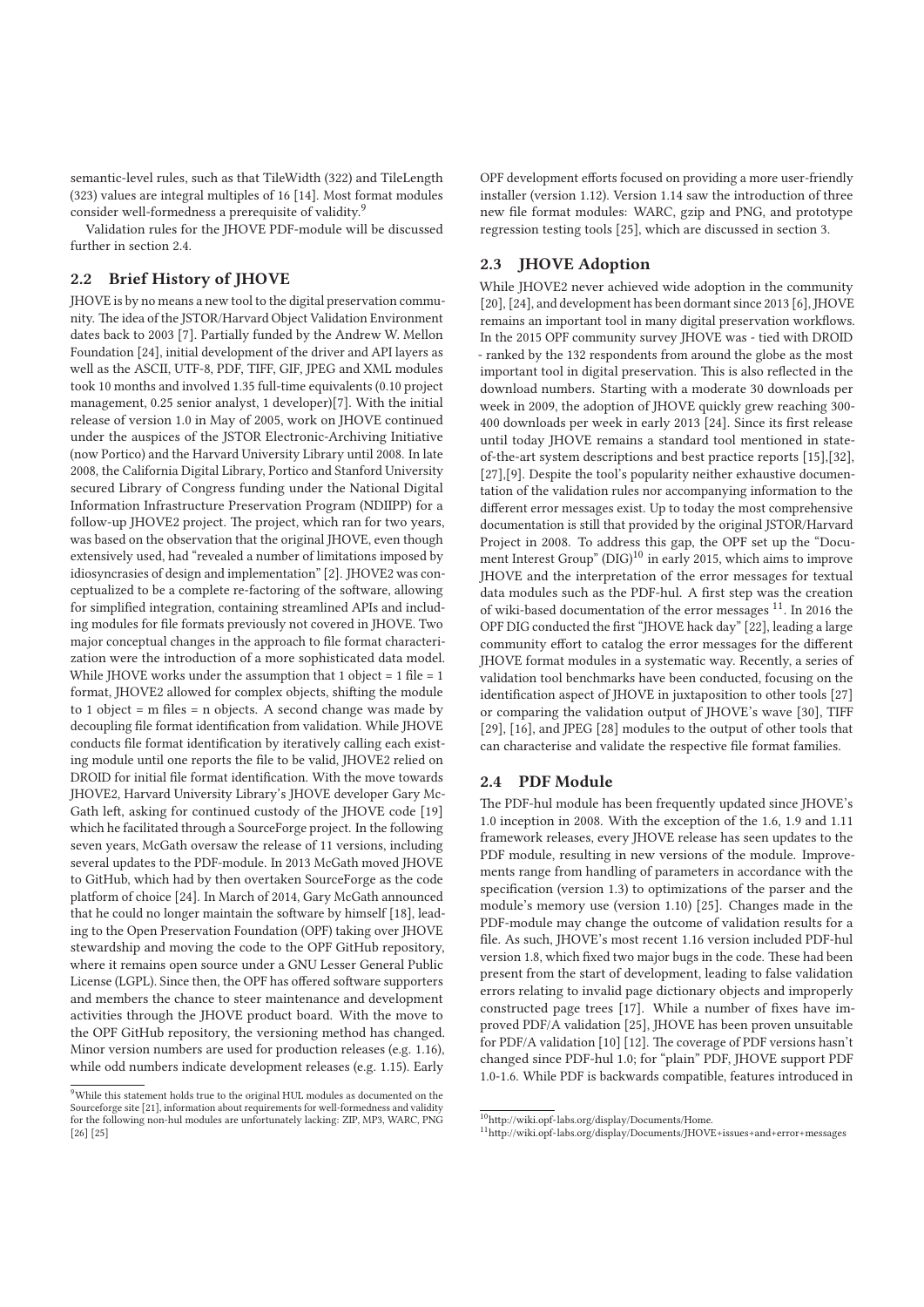**Table 1: Lines and Percentage of code executed by unit tests per module**

| Module       | No. of<br>Files | Lines of<br>Code | Class<br>Coverage | Module<br>Coverage | No. of<br>code lines<br>in module<br>(only<br>iava files).* |
|--------------|-----------------|------------------|-------------------|--------------------|-------------------------------------------------------------|
| <b>AIFF</b>  | 18              | 1,253            | 0.00%             | 0.00%              | 1,253                                                       |
| <b>ASCII</b> | 1               | 398              | 0.00%             | $N/A\%$            | N/A                                                         |
| <b>GIF</b>   | $\overline{2}$  | 60               | 0.00%             | N/A%               | 60                                                          |
| <b>GZIP</b>  | 5               | 611              | 89.33%            | 90.44%             | 611                                                         |
| HTML         | 41              | 9.371            | 0.00%             | 0.00%              | 9,371                                                       |
| <b>IFF</b>   | $\overline{4}$  | 219              | 0.00%             | 38.29%             | 219                                                         |
| <b>IPEG</b>  | 9               | 895              | 0.00%             | 0.00%              | 895                                                         |
| IPEG2000     | 69              | 7,633            | 0.00%             | 0.00%              | 7,633                                                       |
| <b>PDF</b>   | 61              | 10,581           | 0.00%             | 0.00%              | 10,581                                                      |
| <b>TIFF</b>  | 61              | 14,457           | 0.87%             | 0.00%              | 14,457                                                      |
| WAVE         | 27              | 3,183            | 40.62%            | 6.87%              | 3,183                                                       |
| XML          | 9               | 1,498            | 0.00%             | 0.00%              | 1,498                                                       |
| Totals       | 309             | 50,705           | N/A               | 2.97%              | N/A                                                         |
|              |                 |                  |                   |                    |                                                             |

newer versions are currently not supported by JHOVE. The complexity of the module reflects the complexity of the PDF format itself. All Adobe PDF specifications are freely available via the company's website<sup>12</sup>, however, as described in section 2.1, ambiguities in the specifications have lead to differing interpretations of the file format's syntactical and semantic restrictions. This complexity resulted in the PDF module consuming significant resources to complete $^{13}$  [7], and is also reflected in the continuing work on the module as described above.

But what does the module base the validation outcome on? Section 2.1 described the general two-tiered conformance approach taken by JHOVE. While the differentiation between well-formed and valid is rather straight-forward for well specified file formats such as TIFF, the situation is unfortunately more complex for the PDF file format. The module description itself states that a PDF is considered well-formed if it meets the criteria defined in Chapter 3 of the PDF Reference, breaking this down further into the following requirements [13]: "In general, a file is well-formed if it has a header:%PDF-m.n; a body consisting of well-formed objects; a cross-reference table; and a trailer defining the cross-reference table size, and an indirect reference to the document catalog dictionary, and ending with: %%EOF". Unfortunately this statement remains vague, concrete rules breaking these high-level requirements down to e.g. dictionary or object level are missing. The PDF-module documentation carries on stating that in addition to further requirements, well-formedness is a prerequisite for validity

[13]. Regarding limitations of the validation by the modle, the PDFhul documentation only states that data within content streams as well as encrypted data is not validated. While these criteria may seem straight-forward, in reality they include thousands of possibilities. Furthermore, while Adobe's specification included the "well-formedness" terminology [4], the ISO standard replaced this with "conformance"14 [11]. The ISO standard clearly states, that it does not specify "methods for validating the conformance of PDF files", carrying on, however, by describing that "conforming PDF files shall adhere to all requirements of the ISO 32000-1 specification and a conforming file is not obligated to use any feature other than those explicitly required by ISO 32000-1." [11]. With 5.471 occurrences of the word "shall" as the ISO verbal form for a requirement and no clear differentiation between well-formed and valid, achieving rule-based conformance checking remains a lofty goal. Nevertheless, is the most suitable point of reference for what is syntactically and structural valid and what is not. Due to the complexity of both the file format and module, it should come as no surprise that validation errors like those recently fixed in JHOVE 1.16 went unnoticed for many years. However, when relying on a validation tool for digital preservation decision-making, the tool's output must be correct and complete. Ideally, a test routine exists, which checks the tool's output against a ground-truth for every new release. While such a ground-truth needs to exist on both, well-formedness and validation levels, the authors have limited the scope to criteria determining well-formedness of the object.

# **3 METHOD**

In this section we briefly introduce software testing methods. In particular, we are highlighting the use of test corpora to measure code coverage as a form of software testing. We conclude this section with a brief description of the process used to build the light-weight test set put forth in this paper.

#### **3.1 Software testing**

JHOVE is a large established code base, currently comprising over 500 Java files and 100,000 lines of code. There are modules that validate files against twelve format specifications, each requiring its own specialist knowledge. Good automated testing is the only way to ensure that a large software project functions as expected, but how do you ascertain how well a piece of software has been tested? Before addressing JHOVE testing we define a few key software testing terms: The term code coverage is used to express how much of a code base has been tested. It can be measured empirically for a given test scenario by measuring how many lines of code are executed when you run it. You then divide this by the number of lines of code in the project to give a percentage figure. This task is carried out by automated coverage tools used by software testers and developers.

Testing can be carried out in different ways, one of the most effective forms is known as unit testing. These are small, discrete tests written by programmers when developing and fixing code. They are usually executed automatically every time that the code is

<sup>&</sup>lt;sup>12</sup>Adobe Developer Connection 2017 (http://www.adobe.com/devnet/pdf/pdf\_ reference.html) for current version, Adobe Developer Connection Archives (http: //www.adobe.com/devnet/pdf/pdf\_reference\_archive.html) for previous file format

versions 13It may surprise that the original JHOVE developers stated that the complexity of the PDF-module was superseded by the HTML-module, elaborating that while other modules were designed to terminate the validation process at the first error, the HTML module typically encountered so many errors that it had to be designed to recover from errors and continue [7].

 $^{14}\rm{Adobe:}$  "The rules described here are sufficient to produce a well-formed PDF file" became ISO: "The rules described here are sufficient to produce a basic conforming PDF file"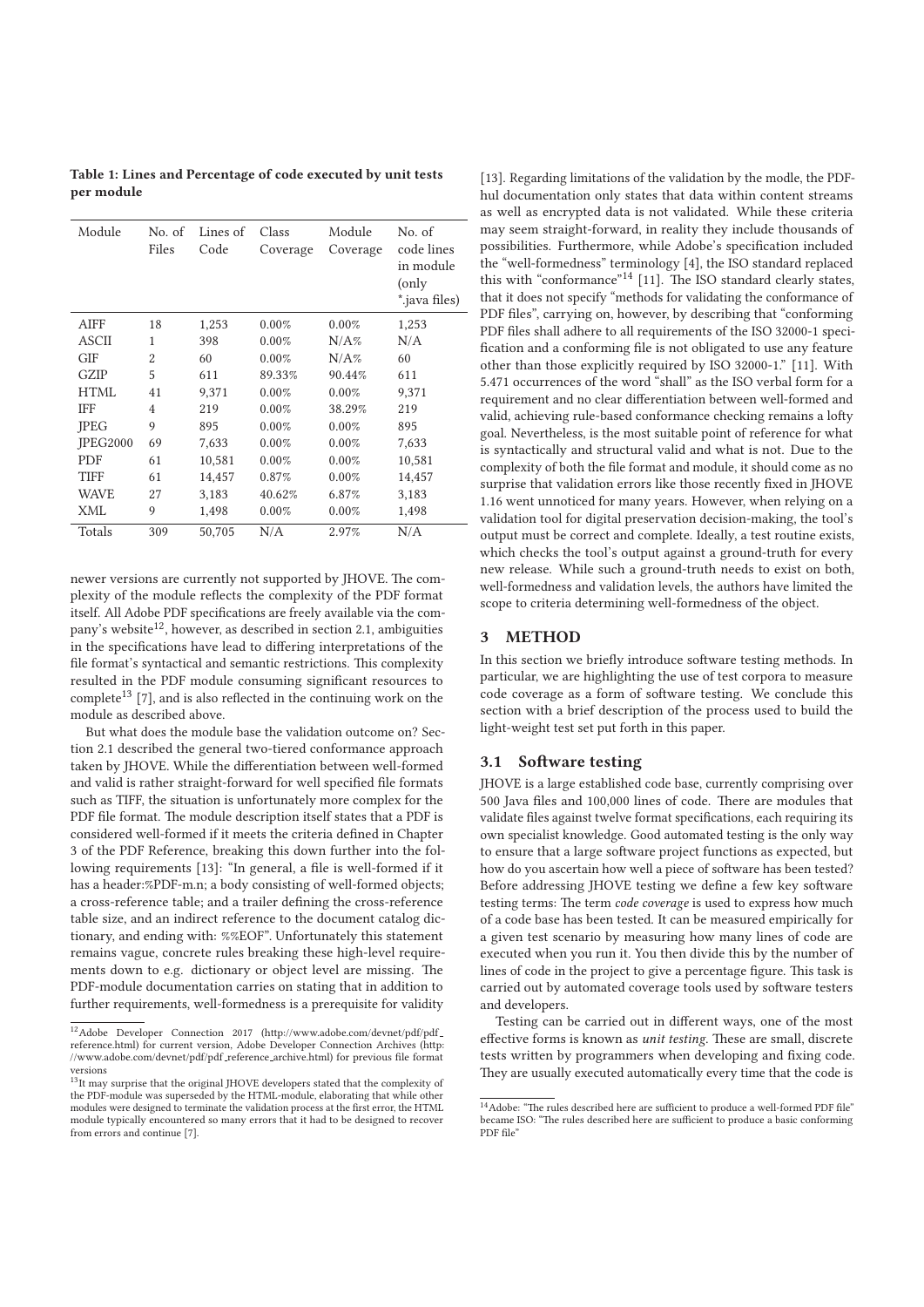

**Figure 2: Methodology for creating and using the test set**

compiled. These test the smallest components, usually a few lines of code, that make up a software package.

Integration testing is an alternative, complementary approach to unit testing. Rather than test low-level units, integration testing focuses on larger software components, including the delivered software. These tests can often take a long time to run so aren't run for every code change. Integration tests are usually run as a final test before delivering release candidate software.

Black box testing describes an approach to testing that concerns itself solely with software functionality and ignores the internal details. Nearly all software testing above the unit testing level is carried out as black box testing.

## **3.2 Testing JHOVE**

Historically, JHOVE hasn't had a rigorous, public testing policy. There are very few unit tests, the unit testing code coverage figures for the IHOVE modules as of v1.16 are shown in Table  $1^{15}$ .

For each module two coverage figures are given, each measures the percentage of code that's executed by unit tests, the first for the module control class the other for the supporting classes. The test coverage was measured using the Jacoco<sup>16</sup> software and its accompanying Maven<sup>17</sup> reporting plugins. Overall, there's less than 4% coverage of the codebase. Writing unit tests for 100,000 lines of code is at least 2 person years of effort and isn't practical given the development resources available to the project. Clearly another approach is needed to establish confidence in JHOVE's results.

# **3.3 Using Test Corpora and Measuring Coverage**

One method suited to testing JHOVE is to create a corpus of ground truth test data designed to test the modules functionality. A good test should be atomic if possible, examining the codes handling of a specific validation issue. One large, valid PDF document might execute a high percentage of the code base without providing any insight into the manner in which JHOVE deals with validation issues at all. Currently two data sets for testing exist: The first dataset is comprised of example files that accompany the JHOVE code base. These have presumably been used by developers to test that the modules were working, without providing a formal, rigorous test corpus. The regression testing suite that the OPF is currently developing uses this data and compares the XML output of different

16http://www.eclemma.org/jacoco/

versions of JHOVE to ensure that the results haven't changed. This is typical black box testing, treating the software as a unit that takes input files and produces XML output without worrying how the software does this. This test set comprises approximately 80 files that cover the PDF, TIFF, HTML, GIF, JPEG, JPEG 2000, XML and ASCII modules. The other test set is currently being assembled as a community effort. The aim is to gather a set of test files that between them generate every one of JHOVE's 153 PDF validation errors. First efforts, undertaken as part of the OPF DIG group and the JHOVE hack day have put forth 44 files. However, as these files come from institutions' productive archival workflows, there are some associated problems: About a third of them are subject to access regulations and may not be shared publicly. Secondly, as these are "real-world" examples, the PDF files are typically large and complex, making it hard to understand which specific part of the digital object triggered a validation rule. A ground truth test set is currently lacking.

#### **3.4 Building a test corpus**

In order to conduct straightforward black-box functional tests we introduce a set of PDFs built specifically to test the requirements of well-formedness. We limit ourselves to well-formedness, as it forms the prerequisite for a valid file. The JHOVE well-formed statement is split into the requirements for the structural sections, shown in Figure 1: header (section 4.1), body (section 4.2), cross-reference table (section 4.3) and trailer (section 4.4). For each section, the JHOVE requirement - if available - forms the starting point of the process shown in Figure 2. In a second step, the ISO 32000- 1:2008 standard is checked to transform the high-level criterion into individual requirements / test cases. These requirements are then implemented as a test file, which is validated using JHOVE and rendered with Adobe Acrobat Professional. To produce atomic tests against syntactical file format requirements, a minimal well-formed and valid PDF ("Hello World.pdf") was created and used as the basis for all other test files. This file consists of a single page which includes one font definition as a resource and a single text stream as a content. The graph including respective object Ids is shown in Figure 3. Information on test cases and accompanying test results are captured in a google spreadsheet.

# **4 TEST CORPUS**

This synthetic test corpus consists of 90 files, which are available on the JHOVE github repository [25].The test set contains the minimal PDF file (minmal\_test.pdf) given as an example in section 2.1, the starter file "Hello World.pdf" as well as 88 test cases which are derivations of "Hello World.pdf". Test cases were created using the

<sup>15</sup>See CodeCov results page for full coverage results: https://codecov.io/ gh/openpreserve/jhove/tree/0093b7dd74d3d7582eff0d8f2e22eb7a89f5befd/ jhove-modules/src/main/java/edu/harvard/hul/ois/jhove/module

<sup>17</sup>http://www.eclemma.org/jacoco/trunk/doc/maven.html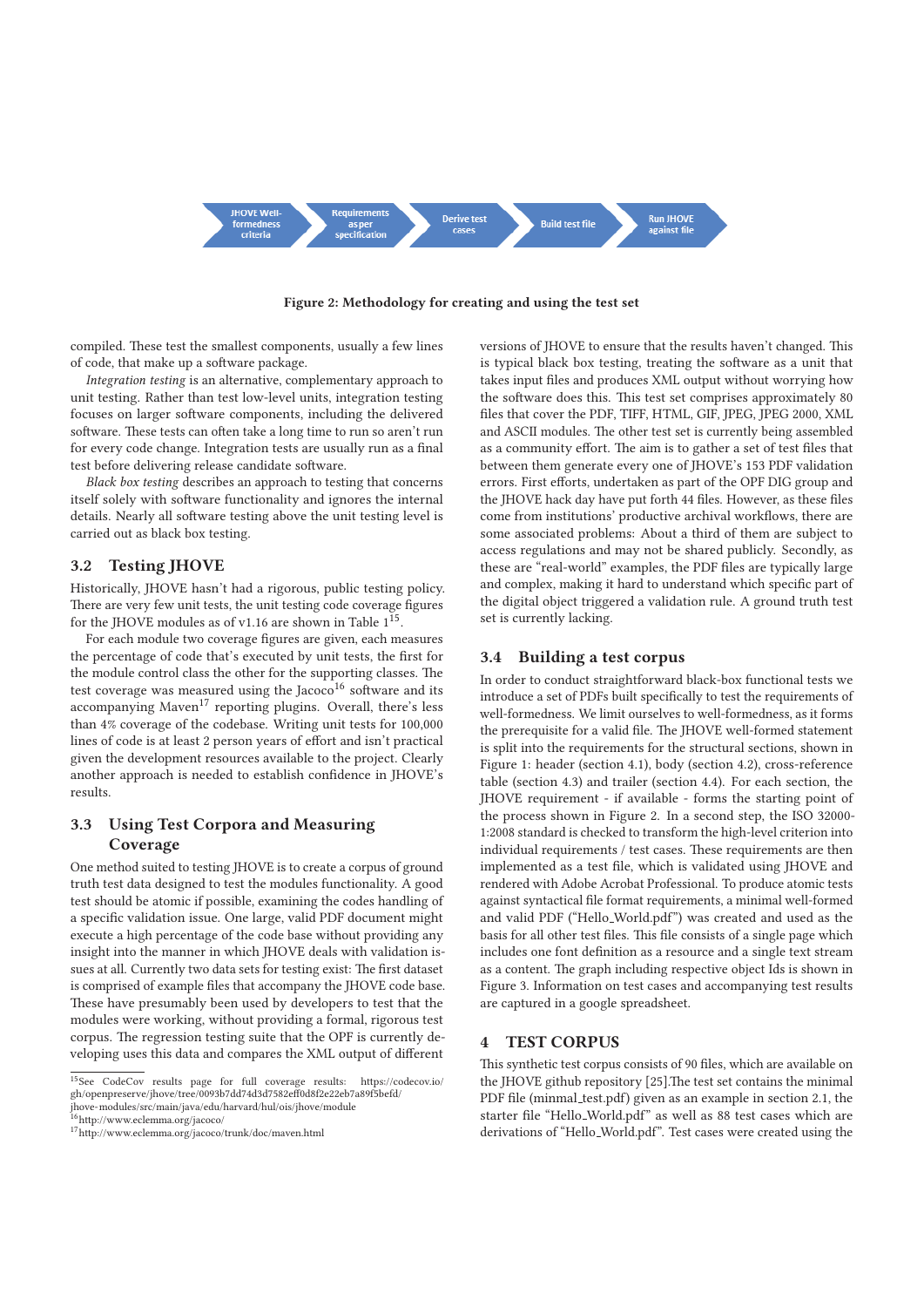

**Figure 3: Graph and according PDF object Ids for Hello World.pdf file**

process described in section 3.2. To allow files within the test corpus data set to be referenced, we introduce a naming scheme for the test files and cases. The scheme is based on a scalable ontology, which follows the basic PDF structure as shown in Figure 1. The main four sections are numbered with the body section (T02) branching off in separate subsections for possible object types. For this paper, the object types document catalog (T02-01), page tree node (T02- 02), page node (T02-03), page resource (T02-04) and stream object (T02-05) are analyzed further. While different types of objects are possible for page resources and stream objects, we only focus on font (T02-04-01) and text respectively. Each test case is numbered according to the section in which the deviation is introduced in (Txx-xx-xx), followed by a 3 digit number ( $\overline{\phantom{a}}$ xxx). In addition to the test case ID, the file names contain a brief description of the feature tested, e.g. "T001 header invalid-major-version.pdf". All of the test files are listed in a google spreadsheet $^{18}$ . The created test corpus has been made available on GitHub<sup>19</sup>.

# **4.1 PDF Header**

The PDF-hul documentation prescribes that the PDF Header consists of the first line of the file which must contain the five characters "%PDF-", followed by a version number. According to ISO32000- 1:2008, the version number is of the form 1.N, where N is a digit between 0 and 7 [11] - Adobe's documentation states simply that the syntax is %PDF-M.m., where M is the major and m the minor version [3]. In addition to the general syntax, each Adobe specification explicitly names the header relevant for the respective format version, e.g. %PDF-1.6 for PDF 1.6 [4]. Beginning with PDF 1.4 the version may also be included in the document's catalog dictionary. If present, it shall be used instead of the version in the header. While this information is relevant for adequate identification of the file format version, it does not replace the structural requirement of the header.

Test cases are based on the syntax requirement as well as by using plausible version numbers. Deviations from the syntax are added to the first 5 chars %PDF- as well as to the version notation M.m. An additional test case is formed by removing the header. In total 7

test cases were created for header deviations, 1 missing its header (T01<sub>-007</sub>), 2 containing invalid major / minor versions (T01<sub>-001</sub> -002) and 4 with syntactical header errors (T01 003 - 006)./newline The file with a missing header and the 4 objects with syntactical errors were successfully detected by JHOVE as not being well-formed. For all test objects considered Not well-formed, PDF-hul returned the error "No PDF header". It is debatable whether this error description is correct as the header does exist but contains invalid information. JHOVE did not handle major and minor versions test cases as well. Instead of either limiting the possible version entries to the profiles the module supports or to all possible combinations of M.m, JHOVE only checks against M=1. This leads to the non-existing version 1.9 being accepted as well-formed and valid (T01<sub>-002</sub>).

# **4.2 PDF Body Well-formed objects**

The JHOVE PDF-hul module requires that "the file has a body, consisting of well-formed objects". PDF supports five basic and three compound objects: Integers / real numbers; strings which must be enclosed in parentheses; names, which are introduced by a forward slash; boolean values; the null object, denoted by keyword null; arrays consisting of an ordered listing of objects, e.g., [1 0 0 0]; dictionaries and streams [33]. Objects are linked to each other via indirect references. Additionally, PDFs are divided into nodes as objects (obj). The content of these nodes, such as a page tree node, are regulated in the standard, perscribing required and optional objects within. This paper focuses on the five PDF node structures required to construct a minimal PDF as shown in Figure 3: the document catalog (4.2.1), the page tree node (4.2.2), the page node (4.2.3), the page resource node containing the resource font (4.2.4) and the stream node containing text (4.2.5).

*4.2.1 Document catalog.* The JHOVE well-formedness description only mentions the document catalog in conjunction with the trailer (see 4.4), which must contain an indirect reference to the document catalog. However, the document catalog is the root of the PDF's object hierarchy graph (see Figure 3), containing references to all other objects which define the document's content, outline, threads and attributes. The document catalog can also contain information about how the document shall be displayed, e.g., defining a default page other than page 1 to first show when the file is rendered. While a number of key pairs are possible within the catalog dictionary, only two are required: Type with value Catalog, which defines the object type of the dictionary, and Pages, which contains an indirect reference to the page tree node [11]./newline The test cases present a missing or inaccessible document catalog (T02-01 001 - 002), a missing or incorrectly defined Pages indirect object (T02-01 003 - 004) and a missing Type key value pair (T02- 01 005 - 007)./newline Analyzing the results of running JHOVE across the test set revealed some troubling behavior. While JHOVE correctly recognizes when the document catalog is removed completely, it does not appear to cross-check the indirect reference in the trailer and the actual object number of the document catalog. While the file (T02-01<sub>-002</sub>) is not well-formed according to the standard and cannot be rendered by Adobe Acrobat, JHOVE reports the file as being well-formed and valid. The suspicion that referenced object numbers are not cross-checked against the target objects is

<sup>18</sup>Lindlar, Tunnat, Wilson: Test corpus description and outcome - available at https://docs.google.com/spreadsheets/d/1SWa2MtiSUQDVmlBvGb2a-b zn7SmARv CERXlFFDED0/edit?usp=sharing

<sup>19</sup>https://github.com/openpreserve/jhove/tree/ipres/pdf-test-all/test-root/corpora/ ipres-paper-pdfs/modules/PDF-hul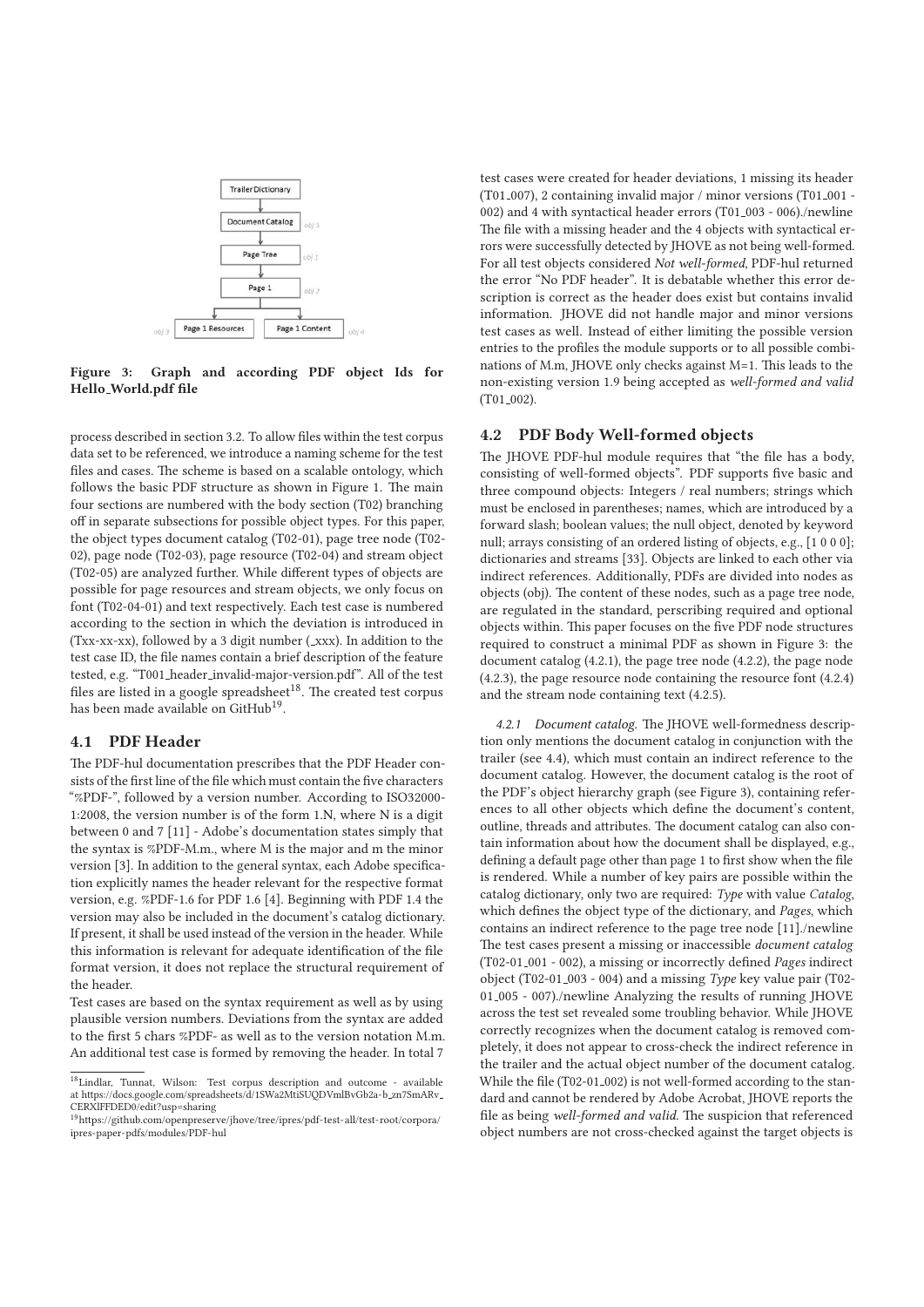further confirmed by the test case containing an incorrect indirect reference in the Pages value (T02-01 004). Here, the file is also flagged as well-formed and valid by JHOVE but cannot be rendered by Adobe Acrobat, as it fails to locate the page tree node needed to display the pages. Similarly, the requirement that the value for Type must be Catalog is not checked. Invalid entries are considered Well-formed and valid by JHOVE. However, as opposed to the other false negatives, which could not be rendered by the reader software, the test file with an invalid Type key value (T02-01<sub>-006</sub>) renders correctly and without a warning.

While the validation against the values result in incorrect outcomes, the routines implemented in JHOVE do correctly check the existence of the required key values Pages and Type - the absence of which results in objects being reported as Not well-formed with "Invalid object definition" error messages (T02-01 003, 005, 007).

*4.2.2 Page tree node.* While the JHOVE well-formedness requirements do not mention the page tree object, the object is required in order to interpret and access the file's content correctly. Every PDF object has at least one page tree node, which forms the basis of the hierarchical structure of page leaf nodes and/or further page tree nodes. Required information within the page tree node dictionary is the dictionary Name with required value Pages, the number of children the node has (further page tree nodes or pages) given in the Count key value pair, and lastly an array of indirect objects of the children in the Kids key value pair. If the page tree node is not the root page tree node, i.e., not the first page tree in the document, a Parent key value entry is also required. As our lightweight test set only contains a single page tree node, this value is not required and is not checked within the test set.

The test cases present a missing page tree node (T02-02<sub>-001</sub>), missing or malformed Type (T02-02 006, T02-02 009) and Count (T02- 02 007 - 008) key value pairs and a missing or malformed Kids array (T02-02 003 - 005).

The result of running JHOVE across this test set is similar to that of the previous section - a missing page tree node is detected by JHOVE, resulting in a Not well-formed object and an error message stating "Invalid object definition". The same result - Not well-formed and "Invalid object definition" - is obtained when validating the test cases with missing required keys Type (T02-02 006) and Count (T02-02 008). In both cases the file renders correctly in Adobe reader, however, Adobe attempts to fix the error and prompts the user to save the changes upon closing the file. As in the case of the document catalog key value pairs, the values for Type and Count do not appear to be checked by JHOVE - invalid values such as an incorrect integer value for Count result in well-formed and valid files according to JHOVE despite the fact that they clearly violate the requirements defined in the standard.

In the case of the array Kids, values appear to be at least partially checked, invalid indirect objects such as a reference to self (T02- 02 002) and no kids (T02-02 005) or a combination of existing and non-existent children (T02-02 003) are caught correctly, resulting in a not-well formed outcome and error messages such as "Excessive depth or infinite recursion in page tree structure" for self-reference or "Invalid object definition" for missing kids. The test case containing only one, non-existent object as the only array entry for

the Kids key (T02-02 004) was interesting, as it resulted in a wellformed, but not valid outcome. It is unclear, why this is considered well-formed as opposed to, e.g., the combination of valid and invalid array entries found in test case T02-02 003 which are flagged as not well-formed by JHOVE.

*4.2.3 Page node.* No specific requirements concerning page objects are given in the JHOVE PDF-module description, however, per standard a PDF file must have at last one page object. The page object dictionary can contain 30 different key pair values, but only 4 of them are required: Type, Parent, MediaBox and Resources. MediaBox and Resources can be inherited from ancestor nodes in the page tree. Other keys are only required under specific conditions, e.g., StructParents is required, if the PDF contains structural content items. It's interesting to note that Contents is not a required key value pair. If no Content object is referenced, the page is simply blank. As our sample file contains one Contents object, we are testing the Contents reference despite the fact that it is only an optional key.

The test cases present a missing page object (T02-03 006), and missing or malformed Type (T02-03 001, T02-03 002), Parent (T02- 03 003 - 005), Resources (T02-03 008, T02-03 012), MediaBox (T02- 03 008 - 009) and *Contents* (T02-03 010 - 011) key value pairs. As in the analysis for the other body test cases, a missing node (T02- 03 006) as well as missing key value pairs (T02-03 001, T02-03 003, T02-03 008, T02-03 012) result in Not well-formed files with "Invalid Object definition" errors. This includes the test cases where the Contents key value pair is missing (T02-03<sub>-010</sub>) - an interesting result, considering that the Contents key value pair is optional according to the standard. An absence of Contents should therefore result in an invalid, but not directly in a not-well formed status. Moreover, an invalid value entry for Contents results in a well-formed, but not valid output (T02-03-011), which is surprising as in previous dictionary cases plausibility and correctness of values was rarely checked and never lead to well-formed, but not valid outputs. The respective test file cannot be rendered by Adobe Acrobat and leads to the rendering application crashing - clearly not the result we expected for a well-formed but not valid object. Indirect values for Parent (T02-03<sub>-004)</sub> and Resources (T02-03<sub>-007</sub>) go unnoticed, resulting in Well-formed and valid outputs. Checking against inconsistencies for the Type values (T02-03<sub>-002</sub>) lead to an interesting discovery. After having changed the Type value from the required Pages to Catalog, JHOVE returned the file as Not well-formed. This was surprising, as the previous test cases had returned invalid entries for the Type key value pair as well-formed and valid. Further analysis revealed that when the Type was then changed to Font and re-validated the outcome was Well-formed and valid, even though the value was still wrong. This leads to the assumption that some but not all values for Type are checked and the value Catalog always leads to further analysis by the software. Further test cases which were handled correctly by JHOVE's validation routine and were identified as Not well-formed are a wrong object type for the Parent value, which expects a single indirect reference (T02-03 005) and the wrong number of parameters for the MediaBox. *4.2.4 Page Resource - Font.* Well-formedness criteria for page

resources in general and fonts in particular are not addressed by the description of JHOVE well-formedness criteria. As per standard,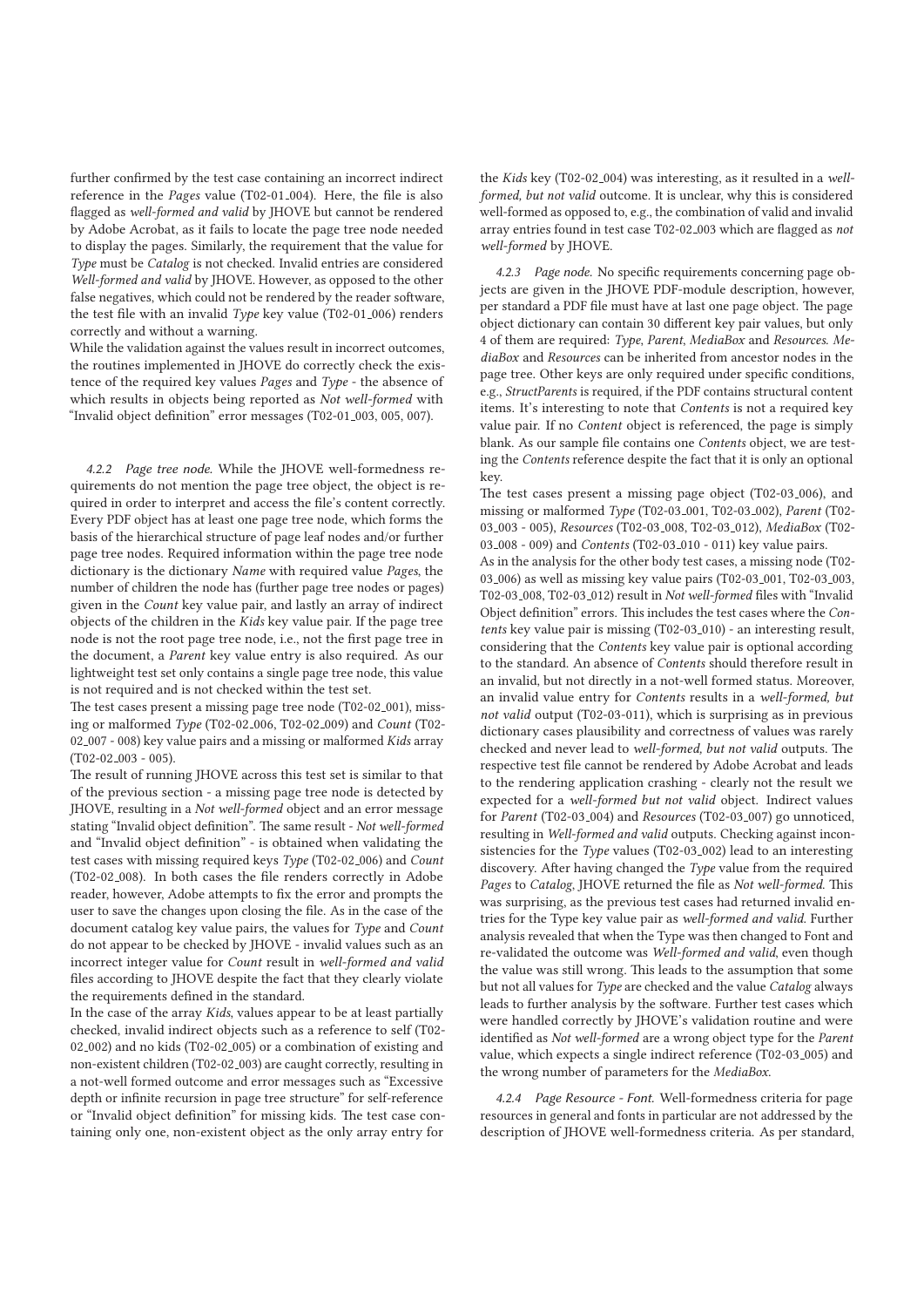resources for a page, such as images or font, may be described in resource dictionaries which can be included in dedicated page resource objects. Alternatively, resources may also be directly described within content stream objects. This paper only briefly examines page resources for fonts. The use of fonts in PDF is a particularly complex subject [5], hence this is only a high level analysis focusing on font dictionaries and associated data structures. This includes a look at the information a conforming reader requires to interpret the text and position the glyphs correctly. Required key value pairs in the font dictionary are Type, Basefont and Subtype. The test cases present a missing or invalid resource object (T02-04-01 003, T02-04-01 004), a missing or malformed Subtype (T02-04-01 005, T02-04-01 006) and missing BaseFont (T02- 04-01 002, T02-04-01 006) key value pairs. As is the case with other tests, a missing dictionary Type key value pair (T02-04-01<sub>-003</sub>) resulted in a not well-formed JHOVE result, while an invalid value - in this case Page instead of the expected Font (T02-04-01<sub>-004</sub>) produces a well-formed and valid result. The Subtype key identifies the font type, ISO32000 lists the following valid values: Type0, Type1, MMType1, Type3, TrueType, CIDFontType0 and CIDFontType2. A missing SubType key value pair (T02-04-01-005) from the font dictionary results in an unrenderable file, which JHOVE correctly catches as Not well-formed with an "invalid object definition error". A more distinct error message indicating the magnitude of the error would be helpful here. A wrong value for SubType (T02-04-01\_006) unfortunately goes unnoticed - resulting in a well-formed and valid JHOVE result. The BaseFont key contains the actual font - for Type1 fonts this is typically the name it is known by in the respective font program. A missing BaseFont (T02-04-01 001) results in Adobe being unable to render any text which uses the font. JHOVE catches this error as a well-formedness violation. Again, the error message is "invalid object definition" as well as an additional "no document catalog dictionary" error. This appears to be a resulting downstream error in parsing dictionaries and is misleading here. A BaseFont with the wrong value (T02-04-01 002) also results in a "no document catalog dictionary" error, which is again misleading. Adobe Reader renders the text using an alternative, default font.

*4.2.5 Stream Objects - Text.* JHOVE states no specific requirements for stream objects. Streams are used to store binary data or text to be displayed on a page. For this paper, we only examine a simple, uncompressed text stream. As per ISO standard, the requirement for printing text on page is a Stream dictionary including the Length key value with the number of bytes between the stream and the endstream keywords. The stream dictionary must be followed by a descriptor stating the position of the text on the page, a beginning text object marker  $(BT)$ , operators to choose the text font  $(Tf)$  and size, the text itself, the font show operator  $(Tj)$ , the end text marker (ET) and the endstream keyword. The standard mandates that no extra bytes other than white space are allowed between the endstream and the endobj markers. The test cases check the presence of the required text operators (T02-05-01 001 - 008, T02-05-01 012), correct syntax of the text object (T02-05-01 009 - 011), missing keywords stream (T02-05-01 13) and endstream (T02-05-01 14), missing or invalid Length key value pair (T02-05-01 015, T02-05-01 016) and extra bytes between endstream and endobj keywords (T02-05- 01<sub>-017</sub>). Running JHOVE across the test files showed that all text

operators are checked by the PDF-module. The absence of the operators is detected, resulting in a Not well-formed output (T02-05- 01 001 - 008, T02-05-01 012). As these errors typically result in the rendering application being unable to open the file, it is particularly important that JHOVE detects them. However, the accompanying error message for the test cases: "No document catalog dictionary", appears to be a down-stream error and does not indicate that the problem is in the stream object or more specifically in a missing text operator, which would be important information for the user. The PDF-module correctly detects missing stream (T02-05-01<sub>-13</sub>) and endstream (T02-05-01 14) keywords and missing or invalid Length key value pairs (T02-05-01 015, T02-05-01 016). Validation issues were detected when processing the actual text streams. String objects can be either encoded as literal strings enclosed in parentheses, or as hexadecimal streams enclosed in angle brackets [11]. Our lightweight test set includes a literal string. However, missing opening or closing parentheses (T02-05-01 009, T02-05-01 010) as well as a substitution with brackets (T02-05-01 011) goes unnoticed by JHOVE, returning a Well-formed and valid result. This is especially grave as the reader fails to render the files, showing the message "An error exists on this page. Acrobat may not display the page correctly. Please contact the person who created the PDF document to correct the problem".

# **4.3 Cross reference table**

The cross reference table enables random access to the various objects contained in a PDF and is an essential element of any PDF file. JHOVE acknowledges this, the mandatory presence of the cross reference table is mentioned in the well-formedness conformity statement. However, as with other objects, JHOVE gives no further requirements for the table. While conforming PDF implementations may divide information between multiple cross-references streams, cross-reference sections and cross-reference tables, this paper only examines a lightweight PDF with a single cross-reference table. Per standard, the cross-reference section must start with the xref keyword. If the file only contains one table and has never been updated, as is the case with our test file, the second line should start with 0 and include a second number stating the number of entries in the table - in our case 6. Finally, the table contains one entry for each object. Each entry is exactly 20 bytes in length and consists of the off-set (10-digit), the generation number (5-digit) and a keyword indicating whether the object is in use  $(n)$  or free  $(f)$ . [11]

The test cases present a missing cross-reference table (T03<sub>-001</sub>). missing xref keyword (T03 002), missing or invalid number of entries (T03<sub>-003</sub>, T03<sub>-004</sub>), missing or invalid offsets (T03<sub>-006</sub> - 008), invalid entry keywords (T03 009) and invalid generation numbers  $(T03_0010)$ .

The test files for missing cross reference table and xref keyword, (T03 001, 002) as well as for an invalid number of entries (T03 003 - 005) were detected correctly as Not well-formed. An interesting outcome in this context was a software bug when performing the test against missing number of entries (T03 003), producing the following error: "edu.harvard.hul.ois.jhove.module.pdf.Keyword cannot be cast to edu.harvard.hul.ois.jhove.module.pdf.Numeric". This is a Java exception thrown when the application has tried to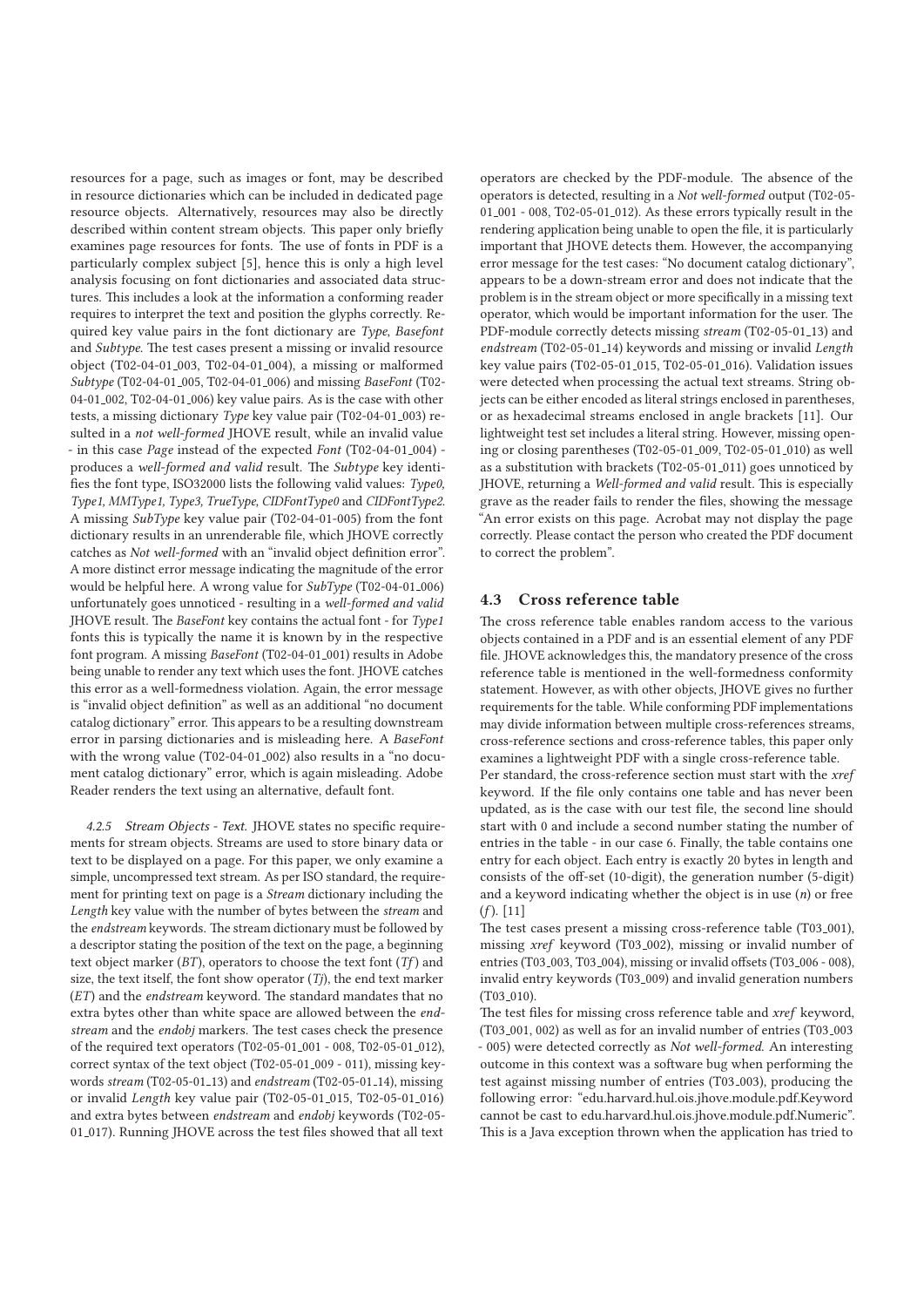perform an undefined data conversion.

Only one test case for the cross-reference table led to an incorrect validation result, (T03<sub>-010</sub>) - here, an invalid generation number for an entry was proclaimed as Well-formed and valid by JHOVE.

# **4.4 PDF Trailer**

The PDF-module description states that to be well-formed, a file must have "a trailer defining the cross-reference table size with an indirect reference to the document catalog dictionary, and ending with: %%EOF" [13]. The PDF standard is more specific in its requirements, stating that the trailer must start with the trailer dictionary, consisting of the trailer keyword and key-value pairs enclosed in double angle brackets. Two key value pairs are required for all PDFs: Size of type integer, which holds the total number of entries in the cross-reference table, and Root of type dictionary, which contains the indirect reference to the catalog dictionary or root object of the PDF. Other key value pairs are reserved for particular PDF properties, such as *Encrypt* and *ID* for encrypted documents, as well as Prev for objects with more than one cross-ref section. The trailer dictionary is followed by the startxref keyword and the byte offset counting from the beginning of the file to the last cross-reference section. The trailer and the object closes with the end-of-file marker %%EOF [11].

For the test cases, The JHOVE well-formed criteria stated above are broken down into the existence of a properly formed trailer (T04<sub>-008</sub> - 010), the existence and validity of the mandatory key value pairs *Size* (T04<sub>-015</sub>, T04<sub>-016</sub>) and *Root* (T04<sub>-011</sub> - 014). The last line of a PDF file contains only the end-of-file-marker %%EOF. As PDF files are typically read starting with the trailer, the EOFmarker is an essential keyword, indeed most applications will not parse or render the file if it is missing [3]. The test set contains a number of invalid variations of the %%EOF tag (T04\_001 - 007).

While not explicitly mentioned in JHOVE's conformance requirements, the offset of the cross-reference section prefaced by the startxref keyword is an essential part of the trailer. Because of this, offset and keyword are also included in the test set (T04<sub>-018</sub> - 019). With one exception, every test case pertaining to the trailer dictionary or the cross-reference table byte offset produced the expected status message Not well-formed. The exception was an unexpected program termination in the test case which omitted the closing brackets. It seems as if the module gets stuck in an endless loop.

Another unclear case were two error messages which appear to be incomplete ("4" and "Null"). One arose in the case of an incorrect value of type integer given in Size, i.e., not the correct size of the cross-reference table entries. Here, one of the errors simply returns the value "4". Further experiments have shown if the number of entries does not equal the value of Size, the error message returns the value stated in the Size key value pair. This should be replaced with a more detailed message. The "Null" error appears to have similar origins, as it was produced by the test case with a missing Size entry. Two of the test cases produced validation errors rather than well-formedness violations: "Size entry missing in trailer dictionary" and "Root entry missing in trailer dictionary". While both test cases result in a Not well-formed status due to a subsequent error ("No document catalog dictionary"), the missing entries should be reason enough to fail the syntactical check, as the standard clearly

states that Size and Root keys are mandatory elements of the trailer dictionary. Further dictionary errors thrown, such as "Malformed indirect object reference" or "Improperly nested dictionary delimiters" are generic to all dictionaries and also appear in other objects. The main problem found when validating the %%EOF tag test cases was that JHOVE is tolerant towards data being present after the %%EOF tag. Following incremental updates a PDF file might contain several %%EOF tags, still the last line must be %%EOF. The test case containing junk data after the tag (T04<sub>-005</sub>) passed JHOVE validation as well-formed and valid. Furthermore, the ISO standard states that the %%EOF tag should be present in the last line of the file. JHOVE validation simply follows the requirement that %%EOF is the last string in the file, regardless of it being on a line of its own (T04<sub>-001</sub>), resulting in a well-formed and valid file.

# **5 DISCUSSION**

As part of the work presented in this paper we have developed a light-weight test set for JHOVE's PDF validation routine against well-formedness requirements derived from the ISO 32000-1:2008 standard for PDF. As presented in section 1, our aim has been to:

- (1) establish a ground truth for well-formedness criteria
- (2) test the JHOVE software against that ground truth; and
- (3) improve automated regression testing

Within this section we will briefly discuss if and how the test set meets these goals.

#### **5.1 Establishing a ground truth**

The JHOVE PDF-module's description of the requirements which need to be fulfilled to be considered well-formed are fairly vague. Particularly the definition of what comprises a well-formed body is high level. Neither a ground truth test corpus nor a clear overview of the validation criteria enforced by the JHOVE PDF-module are available.

In this paper, we have checked the criteria presented in the PDFmodule documentation against the concrete requirements stated in the PDF ISO 32000 standard. Using a light-weight test object, consisting of a minimal set of structural objects, we have produced ground truth data for a small sub-set of criteria for the validation against structural and syntactical requirements. As the ISO standard does not include a differentiation between well-formed and valid, we have defined well-formed as the required syntactical and structural aspects of the PDF graph in general and the object's used within in particular. This approach shows that the line between well-formed and valid for PDF is unfortunately by no means as straightforward as the XML example included in section 2.1. This will be especially challenging when the work described here is taken forward, looking at the optional structural elements of PDF, such as object requirements for linearized PDFs, which have fixed requirements in themselves. Is a linearized PDF only well-formed when all requirements for linearization are met? Or is any requirement violation occurring in an optional structural part only a violation of validity?

# **5.2 Testing JHOVE against ground truth**

The test cases included in this paper have shown clearly how errortolerant rendering software can be. Files syntactically wrong at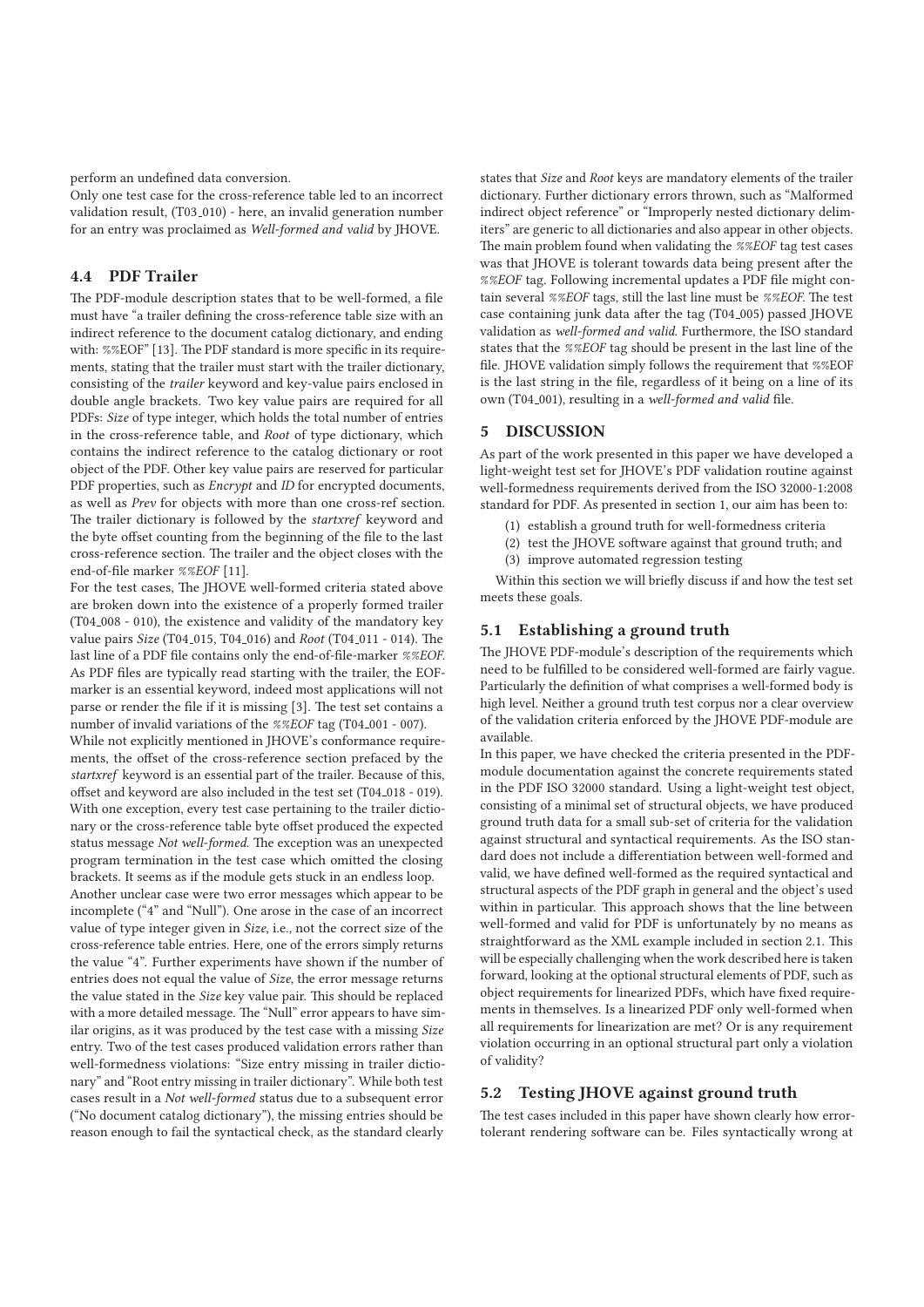very elementary levels may happily be rendered by tools such as Adobe Acrobat without a warning. However, we've also produced examples where the reader failed to render objects which JHOVE deemed to be well-formed and valid, further underlining the invaluable asset of a ground truth test set. By running the test cases against the JHOVE PDF-module, we have discovered a number of inconsistencies between expected outcome for a test-case and the de-facto validation result returned by JHOVE 1.16 / PDF-hul 1.8. These inconsistencies are being raised as issues on the GitHub project site where they will be picked up by the JHOVE maintainers. As a first step, we have opened issues on the JHOVE GitHub repository for 9 of the discovered inconsistencies:

issue #207: PDF version checking incorrect

issue #208: Inconsistent catalog indirect reference and object number

issue #209: Inconsistent Pages indirect reference and object number issue #210: Value for Type in Document Catalog not validated

issue #211: Indirect reference to not existing object in page tree node Kids array results in well-formed and valid

issue #212: Value for Type in Page Tree Node not validated

issue #213: Consistency between /Parent and Kids for Page Tree Node and Page Object not checked

issue #214: Paranthesis around literal strings are not checked issue #215: Error message - JHOVE expects integer, gets string in

cross-reference stream with missing value

## **5.3 Improving test coverage and regression testing**

A corpus based testing methodology has been described in section 3.2. In this section we examine the utility of the test set produced with this paper as a test corpus for JHOVE PDF validation. This was tested by measuring and analyzing the coverage for the individual files and the test set as a whole.

The "hello world.pdf" seed file covered 36% of the code in the PDF module's control class and 26% of the module code. Examining the coverage figures reveals that when the problems presented in the test files were undetected by JHOVE the coverage figures for the test are identical to the seed file. That makes sense as the application found no problems in the file so continued processing the file resulting in more of the code being executed. Because of this we've omitted these results from our summary as they obscure the coverage figures for the discrete tests that fail as expected. Table 2 shows the coverage figures produced by running JHOVE over the test classes described in this document.

Regarding these test figures, it's worth noting the manner that the combined coverage figures are never higher than around 36% for the controlling class and 26% for the module. Furthermore these figures are identical to the coverage generated by the seed file. This means that many of the tests are exercising the same areas of the code base reflecting similarities in the test cases themselves. It's important not to get too carried away with test coverage in this respect. The real use of these test file is not the amount of code they execute but in which parts of the code they execute. Synthetic test corpora can be crafted to exercise specific sections of the code base. Initially this can be done by studying JHOVE's validation criteria and the PDF standards as is the case for the work presented here.

#### **Table 2: Class and module coverage of test case files presented in this paper**

| Test File                     | Class<br>Coverage | Module<br>Coverage |
|-------------------------------|-------------------|--------------------|
| T01 Header tests              | 9%                | 17%                |
| T02-01 Document Catalog tests | 21%               | 18%                |
| T02-02 Page Tree tests        | 21%               | 20%                |
| T02-03 Page Object tests      | 26%               | 22%                |
| T02-04 Resources tests        | 19%               | 18%                |
| T02-05 Stream tests           | 19%               | 18%                |
| T03 Cross Reference tests     | 28%               | 24%                |
| T04 Trailer tests             | 19%               | 20%                |
| All Test Files                | 36%               | 26%                |

**Table 3: Module coverage of corpus presented in this paper compared to other corpora**

| Corpus                                                                       | All Modules<br>coverage | PDF Module<br>Coverage |
|------------------------------------------------------------------------------|-------------------------|------------------------|
| Synthetic corpus for this paper<br>JHOVE example files<br>JHOVE error corpus | 13%<br>51%<br>18%       | 26%<br>50%<br>49%      |
| All Test corpora                                                             | 54%                     | 58%                    |

As test coverage increases it's possible to see which areas of the code remain untested and use this as another guide when creating test files.

Even after JHOVE validation has been tested and verified to function as expected the test corpus has a vital role in ensuring that this remains the case. The data set can be used to regression test new releases of JHOVE to make sure that fixed bugs are not inadvertently reintroduced as new development takes place. Finally we'll examine coverage figures for the two other test data sets introduced in section 3.3 - the intital JHOVE example files and the OPF JHOVE error corpus - and compare the figures to this corpus for context.

Due to the complexity of the files within the other corpora, they produce greater coverage of the PDF module's code. However, the high coverage comes as a price: due to their complexity, they are also of less use in identifying and fixing problems. For complex, "real-world" files it is much harder to predict which areas of the code they will test, in turn making it harder to diagnose problems as there's more code to analyze. Furthermore, many bugs can be caused by interactions between features that weren't properly considered when developing the software. In summary synthetic test files are ideal for testing how the software deals with the individual elements of the specification. Real world files are excellent candidates for testing software's function when presented with more complex files as well as measuring performance but only after confidence in the software has been established through formal testing using synthetic test data.